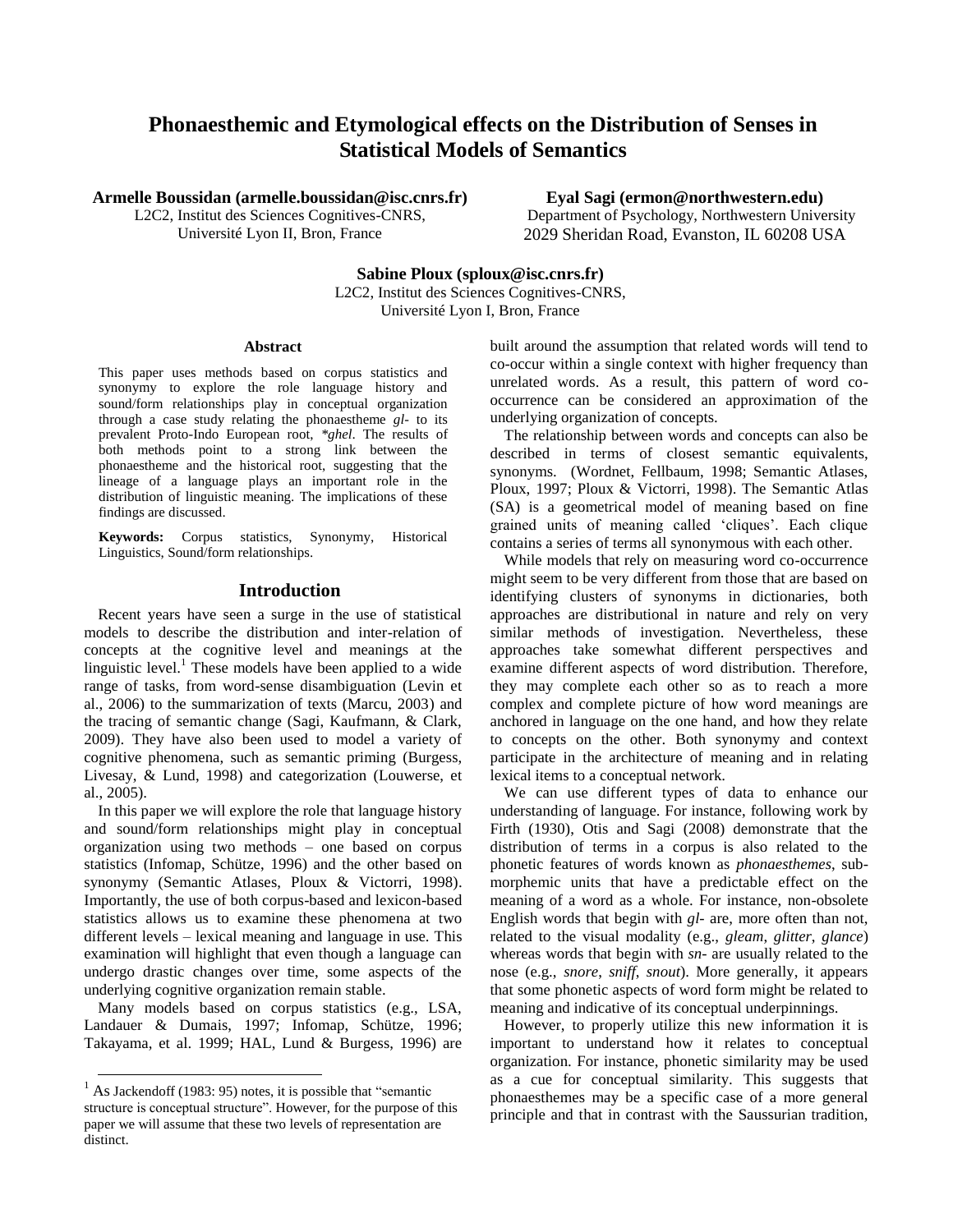language might incorporate an abundance of non-trivial relations between word form or sound and word meaning.

Another factor that governs these similarities is the history of the language – For instance, reconstructions of Proto-Indo European, the ancestor of many of the languages spoken in Europe and western Asia, suggest that it was a root-based language and as such incorporated many meaningful morpho-phonological clusters. Some of these may have survived through the generations and formed the basis for phonaesthemes. In this case, the survival of these specific clusters might indicate that they are linked with important aspects of cognitive organization. As a result, identifying and cataloging these phonaesthemes might provide interesting insights into some of the basic dimensions underlying the organization of concepts. In this paper we examine this question by contrasting the influence of phonetic similarity and the historical roots of words in the case of the *gl-* phonaestheme and its prevalent Proto-Indo European root, *\*ghel*.

### *\*ghel***/***gl-***: A case study**

Indo European (IE) or Proto-Indo European (PIE) is a reconstructed common original language covering almost all languages spoken from Europe to India and dated around the fifth millennium BC. It gives birth to ten families of languages including the Germanic branch, of which English is a descendant.  $19<sup>th</sup>$  century comparative linguists carried out PIE's reconstruction by observing similarities across languages and with the help of mutation rules. They determined a semantic common denominator for each root. As a consequence, root definitions are often vague, imprecise and all-encompassing. This calls for caution on the semantic plane: while the senses of PIE roots might seem more vague than those used in modern day English word definitions, this could be an effect of the reconstruction process rather than a real semantic difference.

In English, the vocabulary inherited from PIE appears to form the genuine core of the language even though it represents a small proportion of it compared to loan words. For example, Watkins (2000) reports that the 100 most frequent words in the Brown corpus are PIE based. PIE was an inflected language following the structure Root + Suffix + Ending. Some derivations were made on the basis of inflected words. The root is thus the most stable unit although roots can undergo extension and words can derive directly from these extensions. In PIE consonant alternation conveys semantic content whereas vowel change is apophonic, that is, it expresses morphological functions (Philps, 2008a). Although sound patterns and orthographic patterns follow laws of change which are quite regular, the semantic content attached to them often survives these changes and re-establishes a connection with the new sound forms and orthographic forms. This pattern seems to be central in language change processes.

Watkins (2000) identified *\*ghel* as a PIE root meaning "to shine" with derivatives referring to colors, bright

materials, gold (probably yellow metal) and bile or gall<sup>2</sup>. It produces a series of words denoting colors (e.g., *yellow* from the extended root *\*-ghel-wo-*), words denoting gold (e.g., *gold* from the zero grade<sup>3</sup> form  $*ghl-to-$ ), words denoting bile and gall (*gall* from the o-grade form *\*ghol-no-* ) and most interestingly a bag of Germanic words related to light and vision starting with *gl-* (e.g., *gleam, glass*).

Researchers identified the phonaestheme *gl-* as relating to the "phenomena of light", to "visual phenomena" (Bolinger, 1950, pp. 119 & 131) and to the concepts "light" and "shine" (Marchand, 1960, p. 327). However, while many English words that feature this phonaestheme seem to have a meaning that is obviously related to the visual modality (e.g., *glow*, *glare*, *glisten*), some other words (e.g., *glue*, *glucose*) appear to be unrelated. Therefore, it seems that phonaesthemes are not absolute – not all words that feature them fit the conceptual pattern of the phonaestheme. A phonaestheme is therefore more likely to be a statistical cue to some general conceptual features of meaning.

However some apparently unrelated items may be associated to the central meaning of the *gl-* phonaestheme via the process of antonymy ("fire, to be warm", balanced by "cold" in *glace*, and "light" balanced by "dark" in *gloom*) or other similar processes. Concepts related to the tongue and swallowing appear in words such as *glottis*, or *glutton* which might be explained by a conceptual mapping from mouth to eye in terms of their open-close characteristics as described in Philps (2008b). Similarly there are *gl-* words that do not have a meaning related to light (e.g., "to cut" from the *\*kel-* root, " sweetness" from *\*dlk-u-*, "clay" from *\*glei-*, and "cold" from *\*gel-*).

Otis and Sagi (2008) demonstrated that it is possible to statistically validate the internal consistency of meaning that is at the core of phonaesthemes – i.e., that the group of words which feature a specific phonaestheme are also closer in meaning than a similarly-sized group of words that do not share a phonaestheme. Furthermore, priming experiments conducted by Bergen (2004) suggest that cognitive processing of linguistic stimuli is affected by phonaesthemes and that these effects cannot be fully explained as the result of either semantic or phonetic similarity.

As a result, it appears that there are two possible factors that might explain the relationship between phonaesthemes and word meaning – the historical root of the words, and cognitive processes that relate phonetic and semantic similarity. Importantly, these hypotheses are not mutually exclusive. One way to compare them is to examine how much of the relatedness between sound and meaning that

 2 *\*ghel-*, to call, shout and *\*ghel-*, to cut, are homonymic roots which do not appear in the '*gl-*' set of words and therefore will not be investigated in this paper.

<sup>&</sup>lt;sup>3</sup> There are three grades in Indo-European grammar: the full grade in -e-, the o-grade, and the zero-grade (without vowel). Here the zero grade form of *\*ghel-* (full grade) is *\*ghl-*, and its o-grade is *\*ghol-*.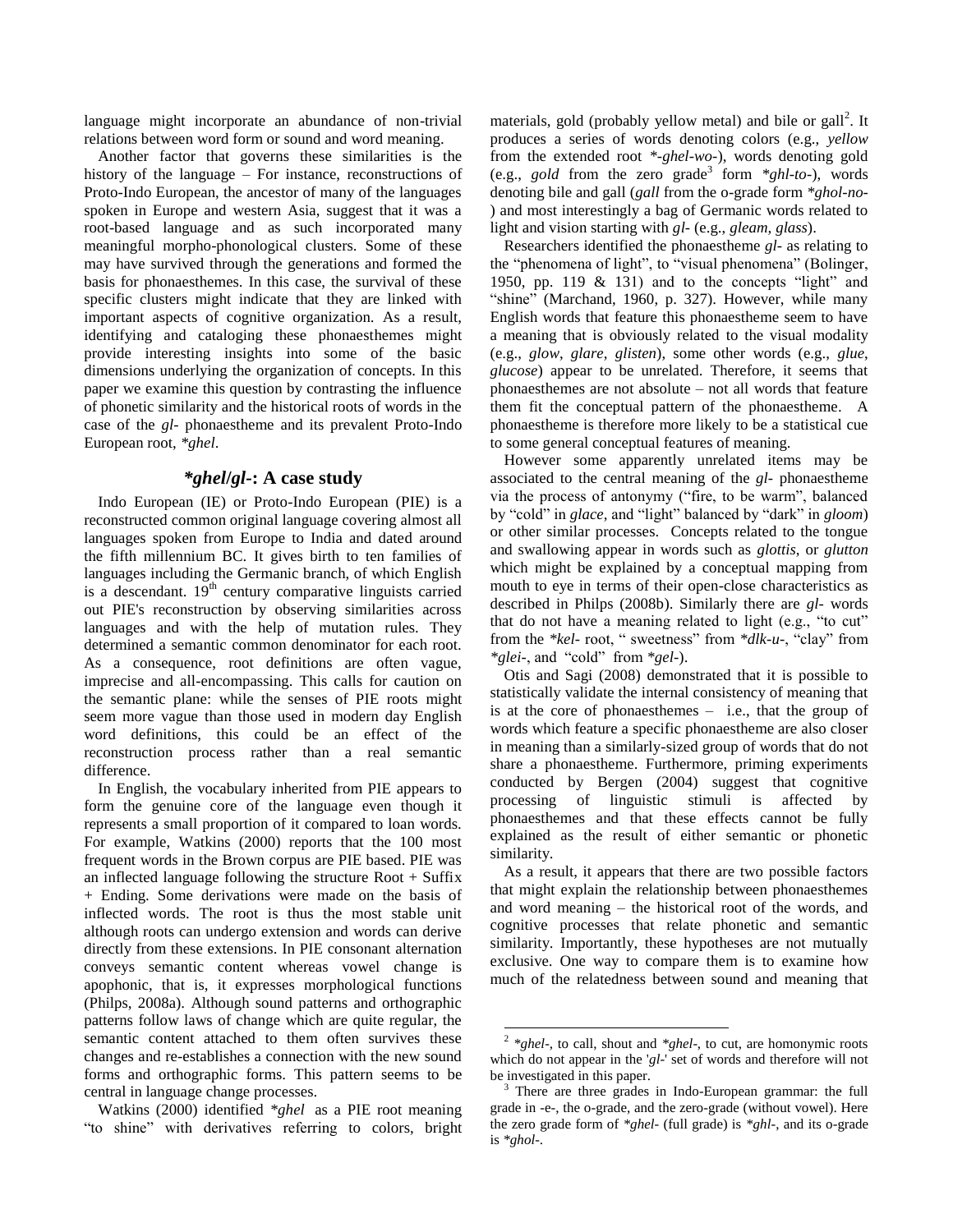identifies a phonaestheme is attributable to the historical root and how much is attributable to phonetic similarity.

In other words, if the observed effect is due to the historical root *\*ghel* then it should extend equally to all words that resulted from that root, but not to words that resulted from other roots. Similarly, if the effect of phonaesthemes is primarily due to their phonetic similarity then the effect exhibited by the phonaestheme *gl-* should be restricted to words that begin with *gl-*, regardless of their PIE root, but should not extend to other words that originated from the *\*ghel* root. We will test this hypothesis using two different approaches. Firstly, we will employ the method developed by Otis and Sagi (2008). Because the cohesiveness of a word cluster is a measure of its interrelatedness, we can use this measure to examine the relative role of the PIE root *\*ghel* and the phonaestheme *gl-* by comparing their relative cohesiveness. Specifically, we hypothesize that if the historical root *\*ghel* is the source of the phonaestheme *gl-* then the cluster of words belonging to the root should be more cohesive than the cluster of words that begin with *gl-*, and vice versa.

Secondly, we will examine clusters generated from the Semantic Atlases synonym database (Ploux & Victorri, 1998) and investigate whether *gl-* and non *gl-* sets have independent semantic status and sound/form within the *\*ghel* space and conversely for the *\*ghel* set within the *gl*space.

Following our hypothesis, if the phonaestheme *gl-* has its roots in the PIE root *\*ghel*, then we would expect the average distance between words that come PIE root *\*ghel* and begin with *gl-* to be small compared to the average distance between words in other sets. In addition, we predict that the *gl-* set will be more cohesive within the *\*ghel* space than the whole, due to its phonetic unity, and that the *\*ghel* set will be more cohesive within the *gl-* space than the whole due to its historic unity.

#### **Method**

#### **Materials**

We identified PIE roots based on the work done by Watkins (2000). The lists of words starting with *gl-* were generated on the basis of the dictionary database for the SA and on the basis of the corpus for Infomap. A sample of words used in this study as well as their PIE roots (if known) can be found in Appendix A.

#### **Using Infomap to measure cluster cohesiveness The corpus**

We used a corpus based on Project Gutenberg (http://www.gutenberg.org/). Specifically, we used the bulk of the English language literary works available through the project"s website. This resulted in a corpus of 4034 separate documents consisting of over 290 million words. Infomap analyzed this corpus using default settings (a co-occurrence window of 15 words and using the 20,000 most frequent content words for the analysis) and its default stop list.

#### **Computing Word Vectors**

For our computational model we used Infomap (http://infomap-nlp.sourceforge.net/; Schütze, 1996), which represents words as vectors in a multi-dimensional space based on the frequency of word co-occurrence. In this space, vectors for words that frequently co-occur are grouped closer together than words that rarely co-occur. As a result, words which relate to the same topic, and can be assumed to have a strong semantic relation, tend to be grouped together. This relationship can then be measured by correlating the vectors representing those two words within the semantic space.<sup>4</sup> Importantly, as mentioned in Buckley, et al. (1996), the first factor identified by Infomap is somewhat problematic as it is monotonically related to the frequency of the term. Because of this we elected to omit it when computing word vector correlations.

For each occurrence of a target word type under investigation, we calculated a context vector by summing the vectors for the content words within the 15 words preceding and the 15 words following that occurrence. The vector for a word is then simply the normalized sum of the vectors representing the contexts in which the word occurs. **Measuring the cohesiveness of a word cluster**

We measured the cohesiveness of a word cluster in a similar manner to that used by Otis and Sagi (2008). The cohesiveness of a cluster was defined as the average correlation of the vector pairs comprising the cluster  $-$  a higher correlation value represents a more cohesive cluster (*r* below). It is also possible to directly test whether the cohesiveness of a cluster is greater than that of another. For this purpose we used Monte-Carlo sampling to repeatedly choose 50 pairs of words from the hypothesized cluster and 50 pairs of words from a similarly size cluster chosen from the corpus as a whole. We used an independent sample t-test to test the hypothesis that the one of the clusters was more cohesive (had a higher average cosine) than the other. This procedure was repeated 100 times and we compared the overall frequency of statistically significant t-tests with the binomial distribution for  $\alpha = 0.05$ . After applying a Bonferroni correction for performing 50 comparisons, the threshold for statistical significance of the binomial test was for 14 t-tests out of 100 to turn out as significant, with a frequency of 13 being marginally significant. Therefore, if the significance frequency (*#Sig* below) of a candidate cluster was 15 or higher, then one of the clusters was judged as being more cohesive than the other.

#### **Synonym clustering**

 $\overline{a}$ 

Clustering was conducted using the Semantic Atlas synonym database, which is composed of several dictionaries and thesauri enhanced with a process of symmetricality (available at http://dico.isc.cnrs.fr/). For each list of words, one comprised of all words that start with *gl-*, and one comprised of all words derived from the PIE *\*ghel*, a semantic space is built on the basis of all synonyms and near-synonyms of the words. For *gl-* this resulted in a

<sup>&</sup>lt;sup>4</sup> This correlation is equivalent to calculating the cosine of the angle formed by the two vectors.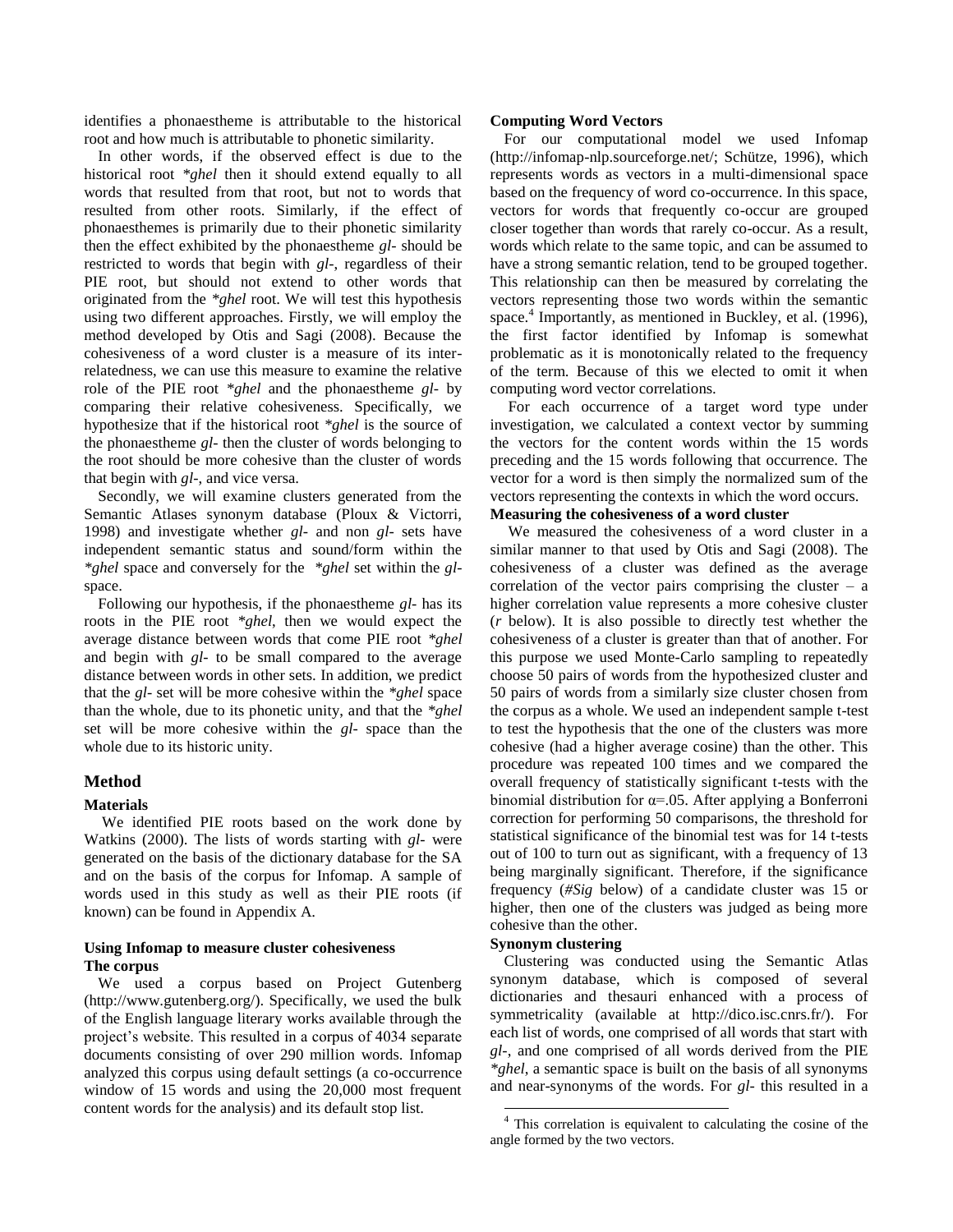list of 2198 words, and for words derived from PIE this resulted in a list of 1130 words.

The set of cliques containing all these synonyms is calculated. Correspondence factor analysis is applied to the matrix composed of words in the columns and cliques in the lines to obtain the coordinates for each clique (Ploux & Ji 2003). To split the space into clusters, a hierarchical classification is obtained via the calculation of the Ward"s distance of cliques' coordinates. A word belongs to a cluster if all the cliques that contain it belong to this cluster.

#### **Results**

#### **Word Cluster Cohesiveness with Infomap**

We first computed the cohesiveness of the cluster of all words that have been identified as descendents of *\*ghel* and that of all words that feature the *gl-* phonaestheme. We also computed the cohesiveness of the cluster formed by their intersection, that is, the cluster of words that start with *gl*and are descended from the *\*ghel* root. The results of these computations, as well as the cohesiveness of related clusters are given in table 1. Interestingly, all of these clusters show a higher cohesiveness than would be expected by chance alone, as is evident by the fact that all of the *#Sig* measures are above the chance threshold of 15.

#### Table 1 - The cohesiveness of the *\*ghel* PIE root and the *gl*phonaestheme clusters.

#### $N$  – cluster size;  $r$  – cohesiveness;

*#Sig* – number of significant t-tests compared to baseline

| Cluster                                      | Ν  |      | #Sig |
|----------------------------------------------|----|------|------|
| <i>*ghel</i> words                           | 38 | .15  | 100  |
| <i>gl</i> -phonaestheme                      | 88 | .097 | 75   |
| <i>*ghel</i> words starting with <i>gl</i> - | 25 | .25  | 100  |
| *ghel words not starting with gl-            | 13 | .046 | 22   |
| Non-*ghel words starting with gl-            |    | -15  | 95   |

In order to answer our research question, we also compared the clusters to one another. Overall, the results follow the pattern indicated by the relative cohesiveness of the clusters as seen in table 1. The *gl-* phonaestheme as a whole forms a less cohesive cluster than either part of it that is descended from words with a *\*ghel* PIE root (*#Sig*=28, *p*<.0001) or the part of it that is descended from words with PIE roots other than *\*ghel* (*#Sig*=28, *p* < .0001). However, that same cluster is more cohesive than the cluster comprised of words with a *\*ghel* PIE root that do not begin with *gl-* (*#Sig*=30, *p*<.0001). Finally, the cluster formed by words that begin with *gl-* and whose PIE root is *\*ghel* is stronger than any of the other clusters. More specifically, it is stronger than both the cluster formed by words with a *\*ghel* PIE root (*#Sig*=55, *p*<.0001) and that formed by words with a PIE root other than *\*ghel* (*#Sig*=45, *p*<.0001).

The most cohesive part of the *gl-* phonaestheme therefore seems to be formed by words with a *\*ghel* PIE root. Nevertheless, it appears that the set of words starting with *gl-* with other PIE roots also form a cohesive cluster of meaning, even if it is somewhat weaker. This suggests there is more to the phonaestheme than merely a historical root.

Interestingly, the weakest cluster identified in this analysis was formed by words with a PIE root of *\*ghel* that do not begin with *gl-*. One possible interpretation is that those words having gone through a variety of languages (eg., Greek, Sanskrit) have been subjected to many semantic and morpho-phonological changes creating a disparity in the set. However *gl-*words that relate to light and vision have mostly gone through Germanic, which may explain their high semantic and morpho-phonological cohesiveness.

#### **Word Cluster Cohesiveness and Prototypicality with the SA**

#### *\*ghel* **clustering**

Our analysis of the *\*ghel* data resulted in three main clusters (and a plethora of weak ones). For *\*ghel*'s main cluster we obtained 649 synonyms of which 609 were relevant<sup>5</sup>. This main cluster is further divided into three subclusters and included the central senses of *\*ghel*: The first sub-cluster (362 terms) relates to the visual modality and to shining. It also contains most *gl-* items (with the exception of terms related to *glide* in cluster 3 as well as *gladden* and *gloaming* in separate clusters). The second sub-cluster (149 terms) relates to melancholy and colors. The third subcluster (98 terms) relates to bile, gall and emotional states mapped onto them metaphorically. The last two sub-clusters are significantly separated from the first one.

#### *gl-* **clustering**

From the unstemmed total of 230 *gl-* words, 74 come from PIE *\*ghel* (32,17%) while in the stemmed list of 106 items 23 do (21,69%). The higher percentage of *gl-* words coming from the root *\*ghel* in the unstemmed list shows that these items are highly productive in terms of derivation and composition.

The strongest cluster of *gl-* was comprised of 1048 synonyms and was divided into three sub-clusters that form a total of 883 relevant synonyms. The strongest sub-cluster (678 terms) relates to the visual modality. The second subcluster (124 terms) relates to gloom and melancholy, and the third (81 terms) relates to the globular shape. Other significant clusters relate to the meanings "glide", "glue" and "glove". All other clusters are small and specialized. **Prototypicality**

l

In the *\*ghel* space, one sub-cluster gathered most of *gl*based words (38 out of 43) and the other two gather most of non-*gl-*based words. The meanings of light and vision are clearly correlated with the *gl-* phonaestheme, while non-*gl*item clusters inherit the bulk of other semantic contents associated with *\*ghel*. The historic root clearly evolved into a *gl-*based conceptual network related to light and vision,

<sup>&</sup>lt;sup>5</sup> 'Relevant' synonyms are in the cliques that only belong to one given cluster. Conversely some highly polysemous cliques belong to several clusters.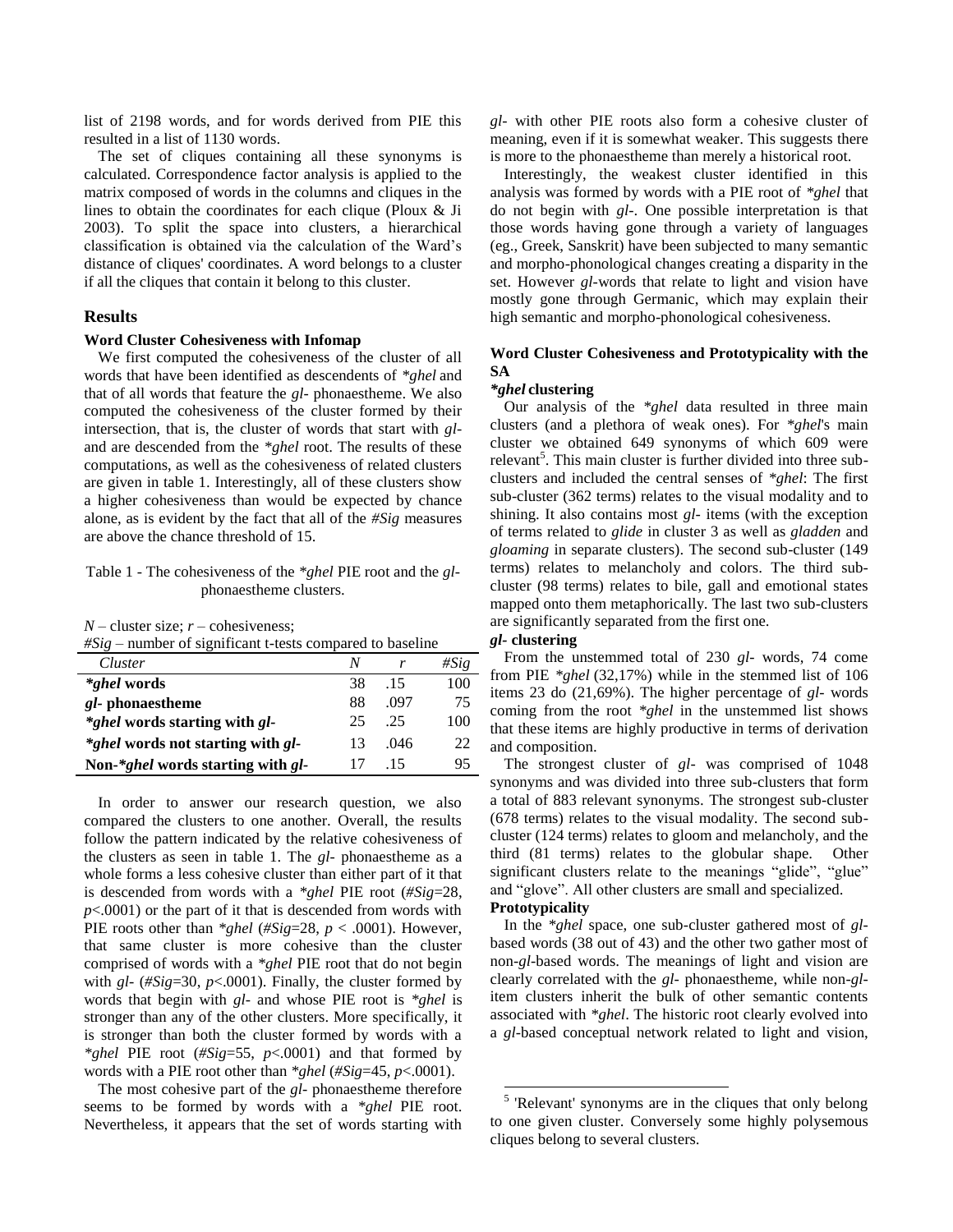Table 2 - Prototypicality in the strongest clusters of the *\*ghel* space and the *gl-* space

| $*ghel$           | Sub-Cluster | In # of cliques | $\%$ | gl-    | Sub-Cluster | In # of cliques | %   |
|-------------------|-------------|-----------------|------|--------|-------------|-----------------|-----|
| glow              |             | 55              | 19%  | gleam  |             | 59              | 10% |
| glitter           |             | 48              | 16%  | glow   |             | 55              | 10% |
| glowing           |             | 48              | 16%  | shine  |             | 51              | 9%  |
| melancholy        |             | 52              | 53%  | gloomy |             | 85              | 64% |
| sad               |             | 25              | 25%  | dismal |             | 39              | 29% |
| yellow            |             | 17              | 17%  | dark   |             | 37              | 28% |
| gall              | 3           | 58              | 81%  | globe  | 3           | 20              | 50% |
| virulence         |             | 19              | 26%  | ball   |             | 13              | 33% |
| <b>bitterness</b> |             | 18              | 25%  | orb    |             | 11              | 28% |

while secondary meanings were distributed across non-*gl*items.

Clusters classify words in decreasing order of importance: the ones that belong to a high number of cliques are considered to be more prototypical. Table 2 shows the 3 most prototypical items of *\*ghel* and *gl-*'s main clusters. The percentage denotes the number of cliques the item belongs to on the total of cliques composing the cluster.

In the *gl-*space, one sub-cluster gathers most \**ghel-*based words (65 out of 82), while the two others gather a smaller number of then  $(8 \text{ in sub-cluster 2, and 9 in sub-cluster 3}).$ Again the first sub-cluster is the largest and corresponds to the central meaning of the *gl-* phonaestheme, while the two others relate to antinomic and secondary meanings. The phonaestheme clearly divides into a major conceptual unit versus minor units mostly unrelated to the historic root.

### **Cohesiveness and semantic distances**

We used independent samples t-tests to examine the semantic cohesiveness of *\*ghel* words within the *gl-* space and similarly for *gl-* words within the *\*ghel* space.

In the *\*ghel* space, the average semantic distance within the *gl-* cluster is lower than the average distance between the *gl-* and non-*gl-* clusters (*Mintra*=0.39, *Minter*=1.65,  $t(219)=9.86$ ,  $p<.0001$ ). However, no significant difference was found between the non-*gl-* cluster and the overall *\*ghel*set (*Mintra* =1.85, *Minter*=1.66, *t*(93)=0.61, *n.s.*). Non-*gl-* items are therefore disparate and less cohesive than the *gl*phonaestheme.

In the *gl-* space, words that have the same PIE root show higher cohesion than words that do not (*Mintra*=0.15, *Minter*=1.81, *t*(556)=9.82, *p*<.0001). Words that are *\*ghel* based are more cohesive than the whole *gl-* space as the average distance between the *\*ghel* set and other PIE roots is lower than the internal average distance within the *\*ghel* set. (*Mintra*=0.13, *Minter*=3.31, *t*(187)=2.36, *p*<0.05)

These results are congruent with the previous analysis, as the strongest cohesiveness is found in the set that is both *gl*and *\*ghel* based.

#### **General Discussion**

In this paper we show that, in the case of *gl-*/*\*ghel*, historical (here PIE) and morpho-phonological (here phonaesthemes) aspects are autonomous but highly correlated and that both have a tangible impact on word meaning. More specifically, we showed that phonaesthemic sets have a higher cohesiveness within historical sets and historical root sets have a higher cohesiveness within phonaesthemic sets.

These results suggest that the lineage of a language plays an important role in the distribution of linguistic meaning. In particular, the phonaestheme *gl-* seems to be based on the PIE root *\*ghel*. It therefore seems clear that, at least in some cases, historical information influences the distribution of word meaning in non-trivial ways. One reason for this could be that lexical items are linked to conceptual networks that are rooted in history. By incorporating historical and etymological information into statistical models such as word-space vectors or clique-based synonym sets we might improve their performance.

The conceptual networks visible for *gl-* words keep traces of older semantic content, notably the fact that verbs starting with *gl*- and related to light or vision can have two arguments, an animate one (as in *glance*) or an inanimate one (as in *glow*). This particular aspect relates vision to light emission and participates in creating a semantic unity contrary to modern beliefs that clearly separates emitting light from perceiving it (cf. Philps, 2008a). However, at this point it is unclear what the cognitive value of these semantic traces is and how it relates to the role of language as a means for decoding the world.

Interestingly, some words of obscure origin have high productivity although they cannot be traced back to PIE. One example of this is the word *globe* which seems related to the visual modality, though there is no historical evidence for such a connection. This gives rise to a new question – How do newly formed words find their place within an existing conceptual network? It may be that new additions to the vocabulary are likely to be patterned after existing words in a manner that makes them compatible with the rest of the set. New words which contain an existing phonaestheme are likely to fit its conceptual pattern as well.

In this paper we focused on examining the role that language history and sound/form relationships might play in conceptual organization in the case of *\*ghel*/*gl-*. Our results suggest that such analyses can provide important insights into the inter-relation of semantic concepts. In particular, it seems some aspects of meaning may be more stable than others. However, at this point it is not clear whether this stability is attributable to some fundamental characteristics of human cognition or to the broader social contexts in which language is used.

Moreover, using this information and integrating it with current distributional models is not a trivial task, and several